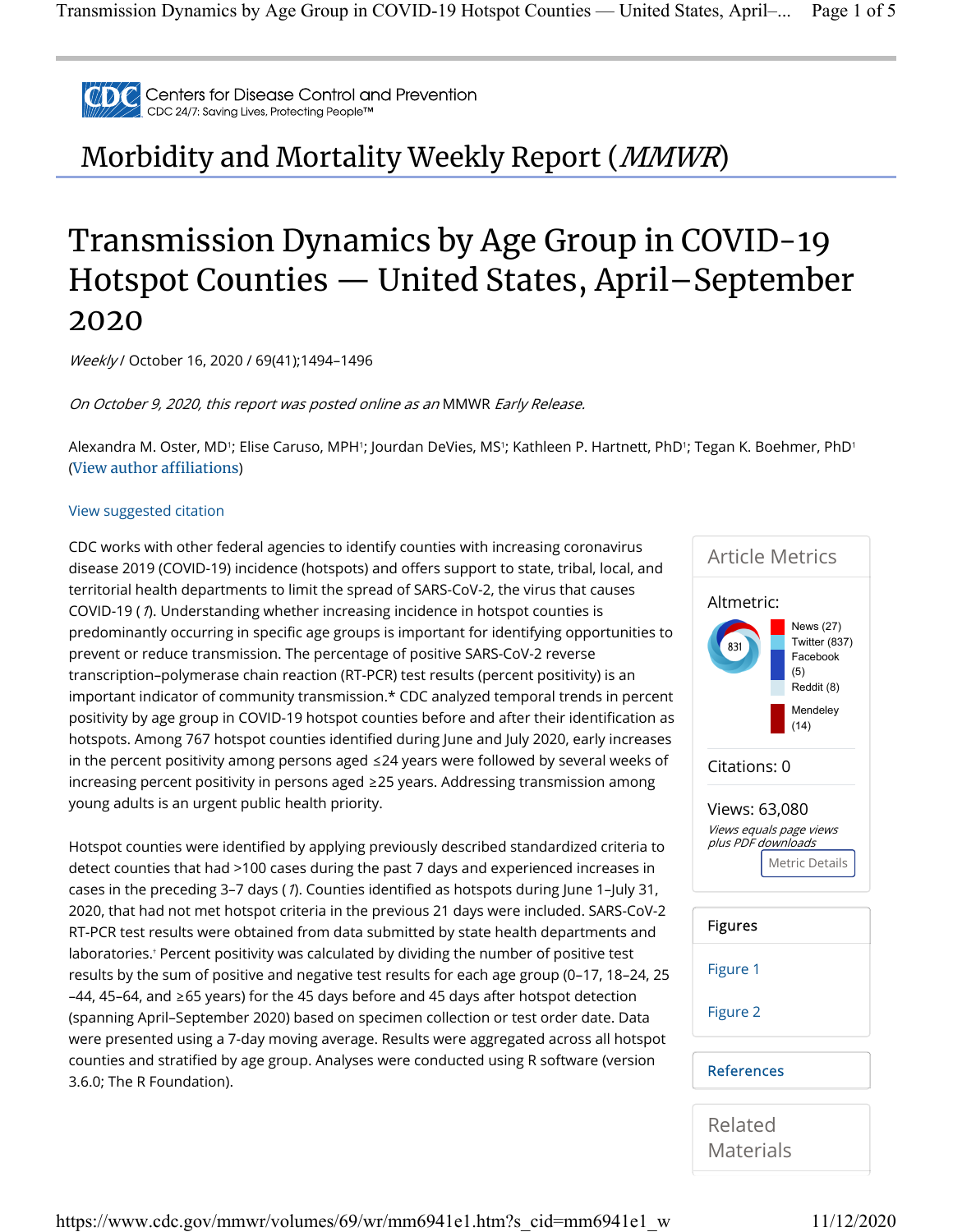The 767 hotspot counties detected during June 1–July 31 represented 24% of all U.S. counties and 63% of the U.S. population. Percent positivity among persons aged 0–17 and 18–24 years began increasing 31 days before hotspot identification. Increases in percent positivity among older age groups began after the increases in younger age groups: among adults aged 25–44 years, 45–64 years, and ≥65 years, increases began 28 days, 23 days, and



20 days, respectively, before hotspot identification (Figure 1). At the time of hotspot detection, the highest percent positivity was among persons aged 18–24 years (14%), followed by those aged 0–17 years (11%), 25–44 years (10%), 45–64 years (8%), and ≥65 years (6%). Percent positivity among persons aged 18–24 years was near its peak of 15% by the date of hotspot detection; however, among other age groups, percent positivity continued to increase for 21–33 days after hotspot detection, peaking at 10%–14%, and the decline for other age groups was slower than that for persons aged 18–24 years.

lmportant differences were identified when analyzing percent positivity by U.S. Census region§ (Figure 2). Trends by age for hotspot counties in the South (488 counties) and West (98 counties) aligned with national trends, although percent positivity was higher in the South than in the West for all age groups. In hotspot counties in the Midwest (134 counties), percent positivity among persons aged 18–24 years peaked before hotspot detection, and percent positivity increased minimally in other age groups. In hotspot counties in the Northeast (47 counties), there was a small increase in percent positivity among persons aged 18–24 years but minimal or no increases in other age groups.

In hotspot counties, particularly those in the South and West, percent positivity increased earliest in younger persons, followed by several weeks of increasing percent positivity among older age groups. An increase in the percentage of positive test results in older age groups is likely to result in more hospitalizations, severe illnesses, and deaths. These ¶ findings corroborate regional patterns in the southern United States, where increased percent positivity among adults aged 20–39 years preceded increases among those aged ≥60 years ( $2$ ); provide evidence that among young adults, those aged 18–24 years demonstrate the earliest increases in percent positivity; and underscore the importance of reducing transmission from younger populations to those at highest risk for severe illness or death. There is an urgent need to address transmission among young adult populations, especially given recent increases in COVID-19 incidence among young adults ( $3$ ). These data also demonstrate the urgency of health care preparedness in hotspot counties,\*\* which are likely to experience increases in COVID-19 cases and hospitalizations among older populations in the weeks after meeting hotspot criteria.

## Acknowledgment

Virginia Bowen, State, Tribal, Local, and Territorial Support Task Force.

|                                                           | <b>IUD</b> |
|-----------------------------------------------------------|------------|
| Corresponding author: Alexandra M. Oster, aoster@cdc.gov. |            |
|                                                           | Top        |

CDC COVID-19 Response Team. 1

All authors have completed and submitted the International Committee of Medical Journal Editors form for disclosure of potential conflicts of interest. No potential conflicts of interest were disclosed.

\* https://www.cdc.gov/coronavirus/2019-ncov/lab/resources/calculating-percent-positivity.html; https://www.whitehouse.gov/openingamerica/ $\boxtimes$ .

 $^\circ$  SARS-CoV-2 RT-PCR testing data were obtained from COVID-19 electronic laboratory reporting data submitted by state health departments for 37 states and from data submitted directly by a subset of public health, commercial, and reference laboratories (representing approximately 50% of all tests) for 13 states and the District of Columbia. The data might not

https://www.cdc.gov/mmwr/volumes/69/wr/mm6941e1.htm?s\_cid=mm6941e1\_w 11/12/2020

Top

Top

Top

Top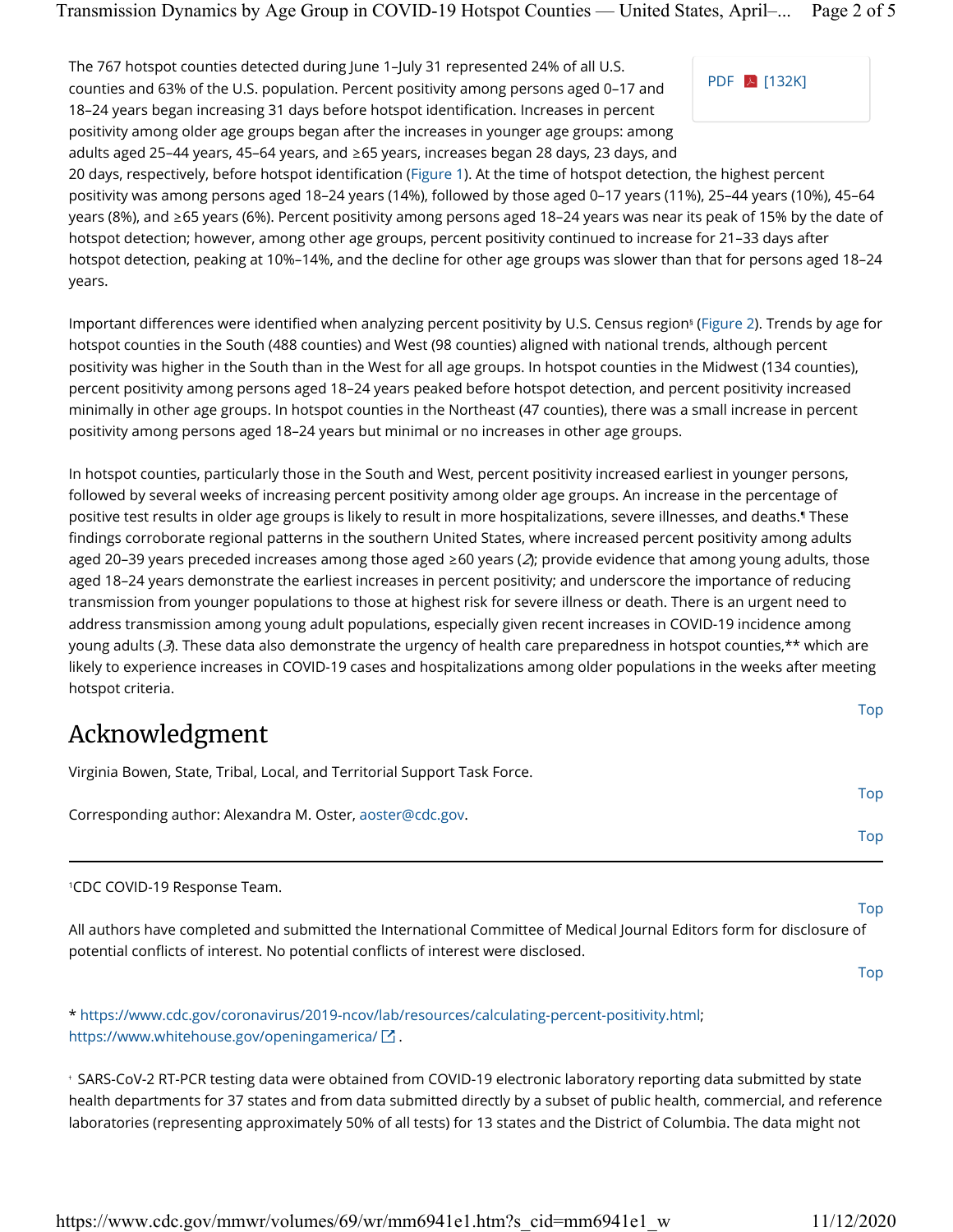include results from all testing sites within a jurisdiction (e.g., point-of-care test sites) and therefore reflect the majority, but not all, SARS-CoV-2 RT-PCR tests in the United States. The data represent laboratory test totals (not individual persons) and exclude antibody and antigen tests.

 $^{\mathsf{s}}$  https://www2.census.gov/geo/pdfs/maps-data/maps/reference/us\_regdiv.pdf  $\blacktriangleright$   $\boxdot$  .

https://www.cdc.gov/coronavirus/2019-ncov/need-extra-precautions/older-adults.html. ¶

\*\* CDC and other federal agencies that monitor trends in COVID-19 are collaborating to refine approaches to define and track hotspots. As a result, terminology or definitions used in future reports might differ from the terminology used in this report.

## References

- 1. Oster AM, Kang GJ, Cha AE, et al. Trends in number and distribution of COVID-19 hotspot counties—United States, March 8–July 15, 2020. MMWR Morb Mortal Wkly Rep 2020;69:1127–32. CrossRef  $\boxdot$  PubMed  $\boxdot$
- 2. Boehmer TK, DeVies J, Caruso E, et al. Changing age distribution of the COVID-19 pandemic—United States, May –August 2020. MMWR Morb Mortal Wkly Rep 2020;69:1404–9. CrossRef  $\boxdot$  PubMed  $\boxdot$
- 3. Salvatore PP, Sula E, Coyle JP, et al. Recent increase in COVID-19 cases among adults aged 18–22 years—United States, May 31–September 5, 2020. MMWR Morb Mortal Wkly Rep 2020;69:1419–24. <code>CrossRef</code>  $\boxdot$  <code>PubMed</code>  $\boxdot$

FIGURE 1. Percentage of positive SARS-CoV-2 reverse transcription–polymerase chain reaction test results (7-day moving average)\* in COVID-19 hotspot counties before and after date of hotspot detection, by age group — United States, June 1–July 31, 2020



\* From COVID-19 electronic laboratory reporting data submitted by state health departments for 37 states and from data submitted directly by public health, commercial, and reference laboratories for 13 states and the District of Columbia, using specimen collection or test order date.

Top

Top

Top

Return<sup>5</sup>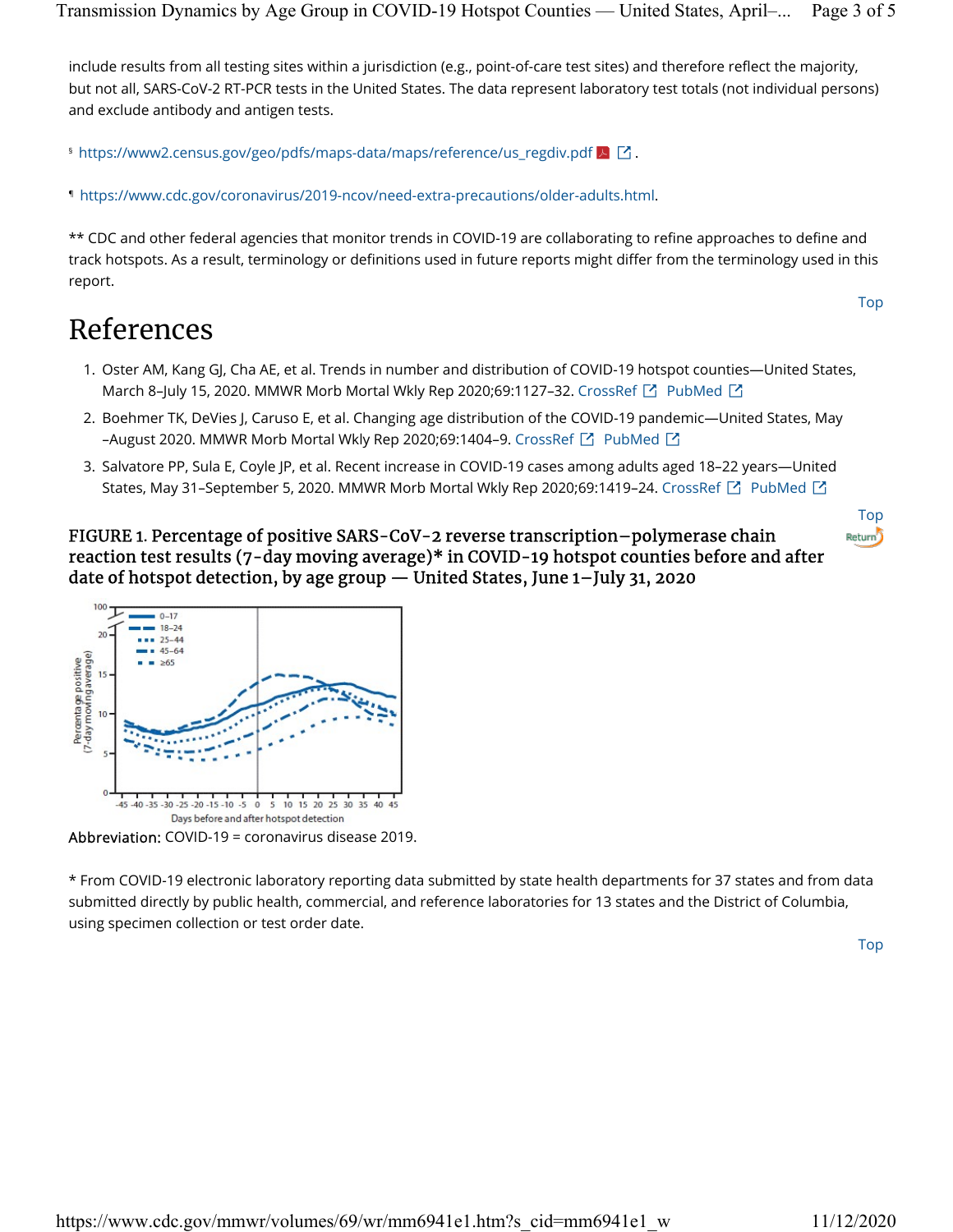FIGURE 2. Percentage of positive SARS-CoV-2 reverse transcription–polymerase chain Return<sup>5</sup> reaction test results (7-day moving average)\* in COVID-19 hotspot counties before and after date of hotspot detection, by age group and U.S. Census region $^\dagger$  — United States, June 1–July 31, 2020



Abbreviation: COVID-19 = coronavirus disease 2019.

\* From COVID-19 electronic laboratory reporting data submitted by state health departments for 37 states and from data submitted directly by public health, commercial, and reference laboratories for 13 states and the District of Columbia, using specimen collection or test order date.

† *South:* Alabama, Arkansas, Delaware, District of Columbia, Florida, Georgia, Kentucky, Louisiana, Maryland, Mississippi, North Carolina, Oklahoma, South Carolina, Tennessee, Texas, Virginia, and West Virginia. West: Alaska, Arizona, California, Colorado, Hawaii, Idaho, Montana, Nevada, New Mexico, Oregon, Utah, Washington, and Wyoming. Midwest: Illinois, Indiana, Iowa, Kansas, Michigan, Minnesota, Missouri, Nebraska, North Dakota, Ohio, South Dakota, and Wisconsin. Northeast: Connecticut, Maine, Massachusetts, New Hampshire, New Jersey, New York, Pennsylvania, Rhode Island, and Vermont.

Top

Suggested citation for this article: Oster AM, Caruso E, DeVies J, Hartnett KP, Boehmer TK. Transmission Dynamics by Age Group in COVID-19 Hotspot Counties — United States, April–September 2020. MMWR Morb Mortal Wkly Rep 2020;69:1494-1496. DOI: http://dx.doi.org/10.15585/mmwr.mm6941e1 <sup>2</sup>.

MMWR and Morbidity and Mortality Weekly Report are service marks of the U.S. Department of Health and Human Services.

Use of trade names and commercial sources is for identification only and does not imply endorsement by the U.S. Department of Health and Human Services.

References to non-CDC sites on the Internet are provided as a service to MMWR readers and do not constitute or imply endorsement of these organizations or their programs by CDC or the U.S. Department of Health and Human Services. CDC is not responsible for the content of pages found at these sites. URL addresses listed in  $MMWR$  were current as of the date of publication.